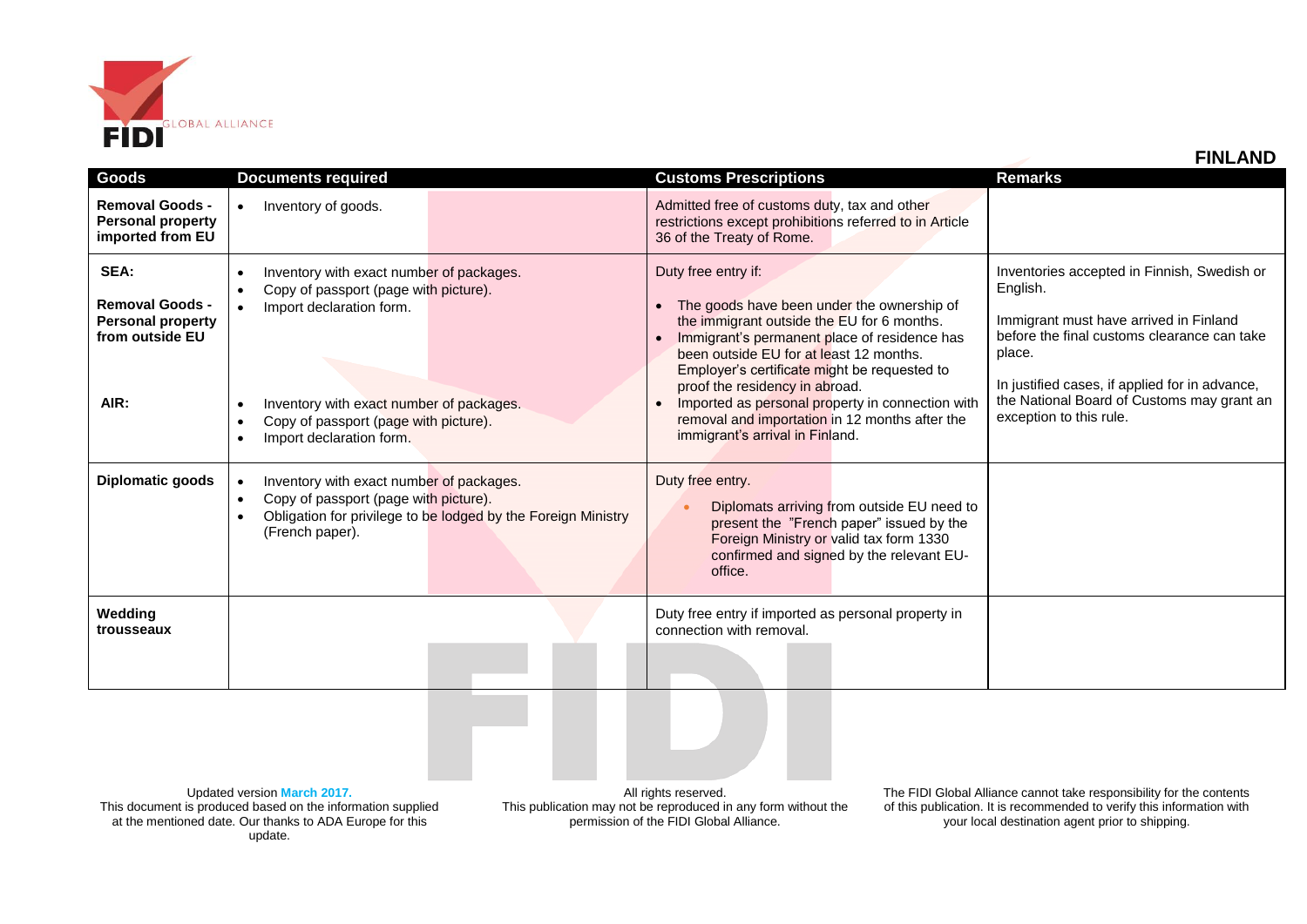

|                                  |                                                                                                                                                                                                                                                                                                                                                                                                                                                                                     |                                                                                                                                                                                                                                              | <u>LUJLAND</u>                                                                                                                                                                                                                                                                                                                                                                             |
|----------------------------------|-------------------------------------------------------------------------------------------------------------------------------------------------------------------------------------------------------------------------------------------------------------------------------------------------------------------------------------------------------------------------------------------------------------------------------------------------------------------------------------|----------------------------------------------------------------------------------------------------------------------------------------------------------------------------------------------------------------------------------------------|--------------------------------------------------------------------------------------------------------------------------------------------------------------------------------------------------------------------------------------------------------------------------------------------------------------------------------------------------------------------------------------------|
| Goods                            | <b>Documents required</b>                                                                                                                                                                                                                                                                                                                                                                                                                                                           | <b>Customs Prescriptions</b>                                                                                                                                                                                                                 | <b>Remarks</b>                                                                                                                                                                                                                                                                                                                                                                             |
| <b>Inheritances</b>              | Inventory of goods.<br>$\bullet$<br>Copy of passport (page with picture).<br>$\bullet$<br>Copy of Will or certified copy thereof.<br>$\bullet$<br>Estate inventory.<br>$\bullet$                                                                                                                                                                                                                                                                                                    | Duty free entry if legatee has his/her normal place of<br>residence in Finland.                                                                                                                                                              |                                                                                                                                                                                                                                                                                                                                                                                            |
| <b>New items</b>                 | Sales invoice with prices, dates and place of purchase.                                                                                                                                                                                                                                                                                                                                                                                                                             | Subject to VAT and customs duty if they have not<br>been in the owner's previous use prior to their<br>arrival to Finland.                                                                                                                   | Must be separately indicated on the import<br>declaration form.                                                                                                                                                                                                                                                                                                                            |
| Works of Art.<br>antiques        | Inventory of goods.                                                                                                                                                                                                                                                                                                                                                                                                                                                                 | Duty free entry if imported as personal property in<br>connection with removal and not intended for the<br>sale, otherwise subject to VAT and customs duty.                                                                                  |                                                                                                                                                                                                                                                                                                                                                                                            |
| <b>Precious metal</b><br>objects | Inventory of goods.                                                                                                                                                                                                                                                                                                                                                                                                                                                                 | Same as works of Art, Antiques.                                                                                                                                                                                                              |                                                                                                                                                                                                                                                                                                                                                                                            |
| Motorcars,<br>motorcycles        | For the import clearance and duty/tax free application:<br>Employment certificate (or other document concerning the<br>$\bullet$<br>stay in Finland).<br>Passport.<br>$\bullet$<br>Driving license.<br>$\bullet$<br>Date of arrival in Finland (e.g. travel ticket or stamp in<br>$\bullet$<br>passport).<br>Commercial invoice.<br>$\bullet$<br>Receipt of the payment.<br>$\bullet$<br>Registration certificate (for 6 months instantly before moving<br>$\bullet$<br>to Finland. | Aamendment to the Car Tax Act as of 1 January<br>2015.<br>The car tax has been amended, and the<br>amendments entered into force on 1 January 2015.<br>The tax reduction for removal vehicles imported by<br>immigrants has been eliminated. | A vehicle imported with exemption from, or<br>reduction of tax may not be sold or<br>transferred before the vehicle has been in<br>the ownership and in the use of the<br>immigrant for in all three years, of which<br>time, however, for at least one year in<br>Finland.<br>Customs is not handling anymore car<br>taxation. This has been moved to Local Tax<br>Office (Verohallinto). |

Updated version **March 2017.** This document is produced based on the information supplied at the mentioned date. Our thanks to ADA Europe for this update.

All rights reserved. This publication may not be reproduced in any form without the permission of the FIDI Global Alliance.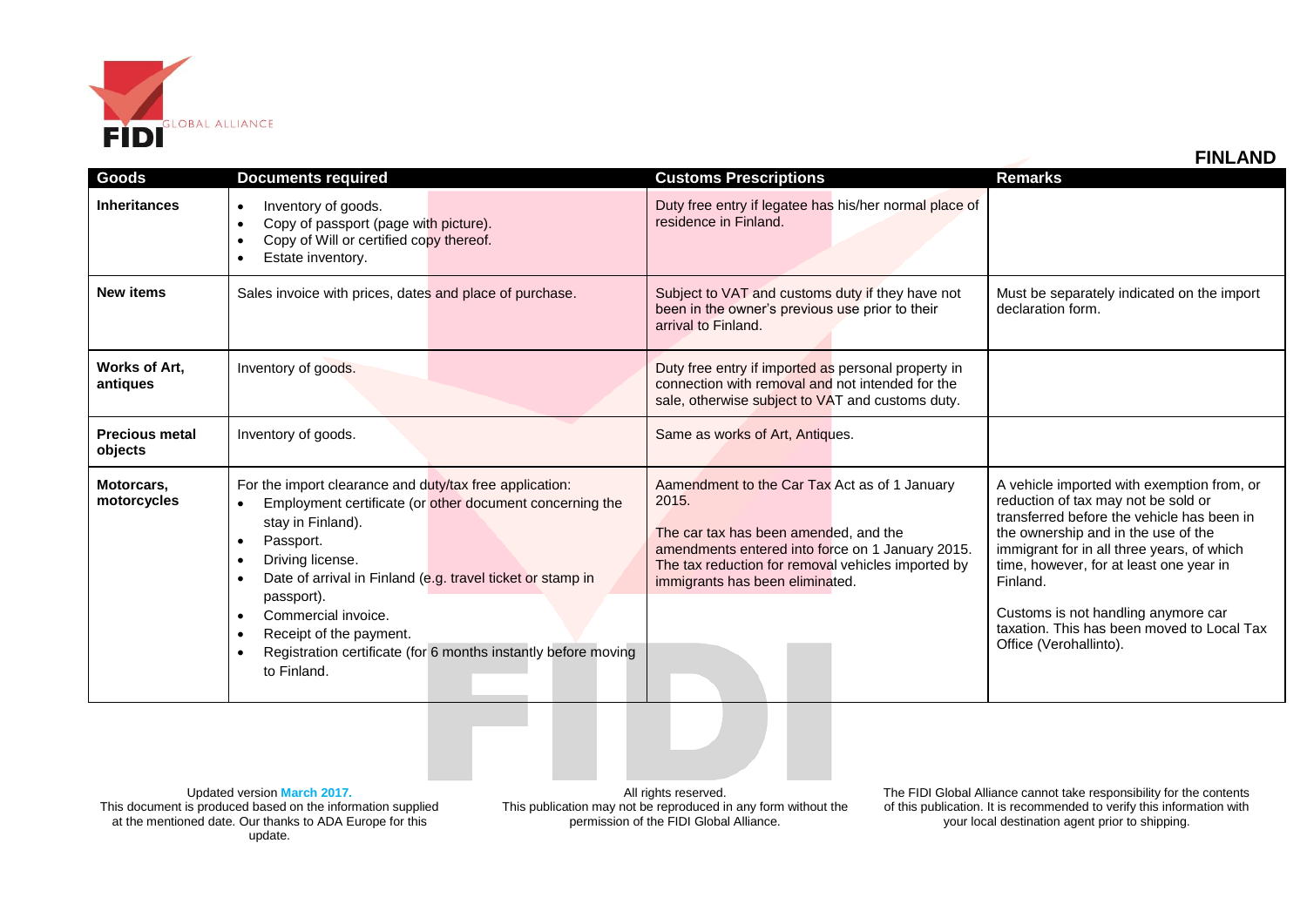

| Goods | <b>Documents required</b>                                                                                                                                                                                                                                                           | <b>Customs Prescriptions</b>                                                                                                                                                                                                                                                                                                                                                                                                                                                                                                                                                                                                                                                                                                                                                                                                                                                                                                                                                                                                                                                                                                                                                 | <b>FINLAND</b><br><b>Remarks</b>                                                                                                                                                                                                                                                                                                                                                    |
|-------|-------------------------------------------------------------------------------------------------------------------------------------------------------------------------------------------------------------------------------------------------------------------------------------|------------------------------------------------------------------------------------------------------------------------------------------------------------------------------------------------------------------------------------------------------------------------------------------------------------------------------------------------------------------------------------------------------------------------------------------------------------------------------------------------------------------------------------------------------------------------------------------------------------------------------------------------------------------------------------------------------------------------------------------------------------------------------------------------------------------------------------------------------------------------------------------------------------------------------------------------------------------------------------------------------------------------------------------------------------------------------------------------------------------------------------------------------------------------------|-------------------------------------------------------------------------------------------------------------------------------------------------------------------------------------------------------------------------------------------------------------------------------------------------------------------------------------------------------------------------------------|
|       | Traffic insurance documents (for 6 months instantly before<br>$\bullet$<br>moving to Finland).<br>Document showing the CO <sub>2</sub> emissions (certificate of<br>conformity or other similar document).<br>Shipping documents.<br>$\bullet$<br>Customs declaration.<br>$\bullet$ | A person immigrating to Finland before 31<br>December 2017 or a person immigrating gradually<br>whose stay in Finland has started not later than 31<br>December 2017, may be granted a tax reduction for<br>removal vehicle even after the law has entered into<br>force, provided that the vehicle is registered as a<br>vehicle used by the immigrant or he/she has signed<br>a binding purchase agreement for it prior to the law<br>taking effect, i.e. not later than 31 December 2014.<br>To vehicles imported as removal goods that have<br>been granted a tax reduction shall apply restrictions<br>on transfer which restrict the selling or transfer of<br>the vehicle without paying the tax.<br>Duty free entry if:<br>The immigrant has stayed abroad for at least<br>one year immediately before moving.<br>The vehicle has been in the ownership and use<br>of the immigrant or his/her spouse abroad for at<br>least six (6) months immediately before moving<br>to Finland.<br>The duty free could be applied only for one<br>vehicle per importer.<br>All documents have to be in English (if not, then<br>official translations into English or Finnish). | Car tax (calls from Finland) 029 497 150<br>Car tax (calls from outside Finland)<br>+358 29 497 152<br>www.vero.fi<br>www.trafi.fi<br>You can make the Car Tax Handling from<br>this link https://www.vero.fi/fi-<br>Fl/Asioi_verkossa/Autoverotuksen_sahkoiset<br>_palvelu t(41831)<br>Visiting address is: Rajatorpantie 8 A, 01600<br>Vantaa<br>Open: Mondays and Thursdays 9-15 |

Updated version **March 2017.** This document is produced based on the information supplied at the mentioned date. Our thanks to ADA Europe for this update.

All rights reserved. This publication may not be reproduced in any form without the permission of the FIDI Global Alliance.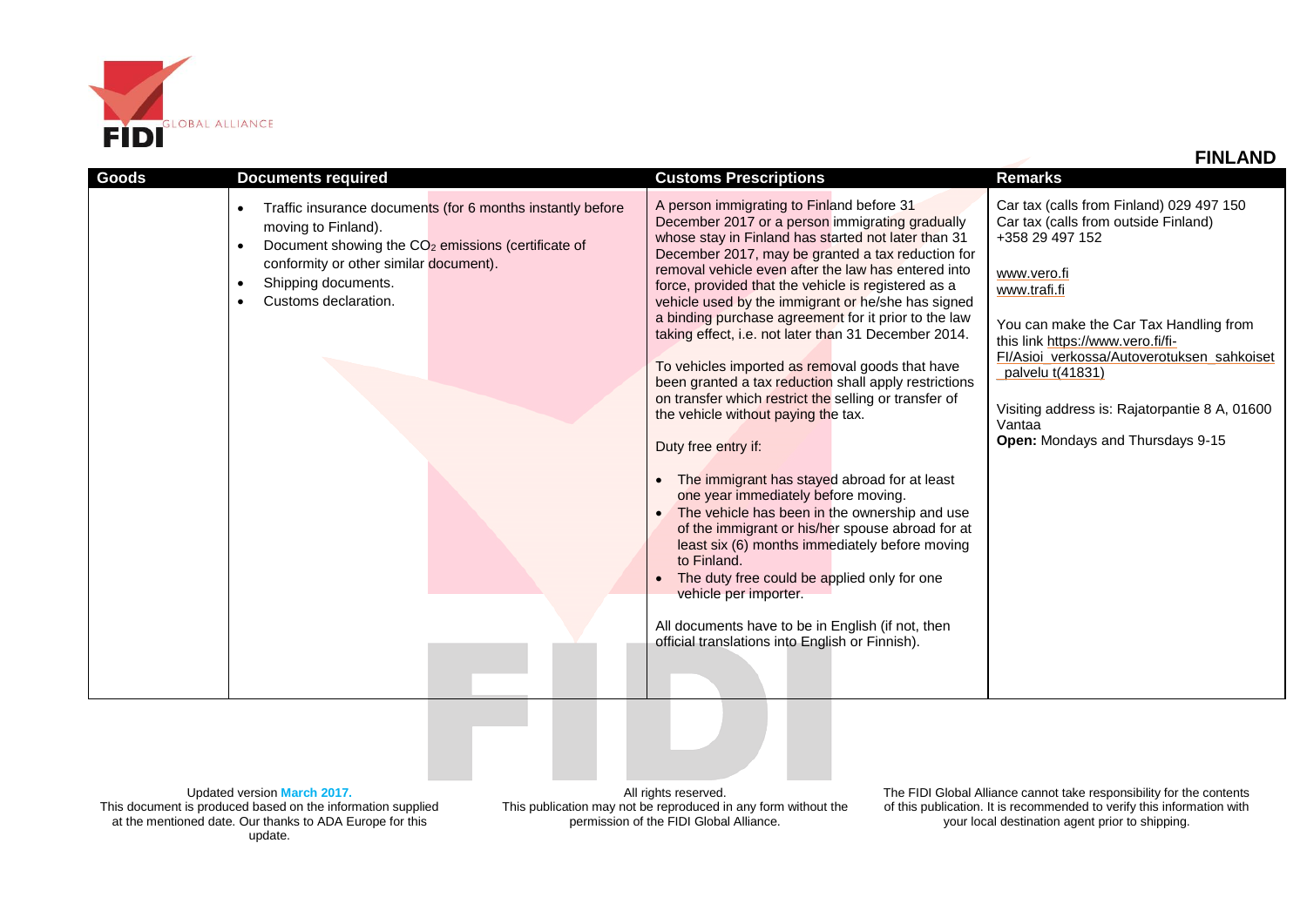

 **FINLAND**

| Goods                                                                                                    | <b>Documents required</b>                                                                                                                                                   | <b>Customs Prescriptions</b>                                                                                                                                                                                                                             | Remarks                                                                                                                                                                                                                                                               |
|----------------------------------------------------------------------------------------------------------|-----------------------------------------------------------------------------------------------------------------------------------------------------------------------------|----------------------------------------------------------------------------------------------------------------------------------------------------------------------------------------------------------------------------------------------------------|-----------------------------------------------------------------------------------------------------------------------------------------------------------------------------------------------------------------------------------------------------------------------|
| Caravans, trailers,<br>kayaks/canoes,<br>mopeds, snow-<br>mobiles, ATVs (3-<br>4 wheelers).<br>aeroplane | Invoice.<br>$\bullet$<br>Specified in the import declaration form (except<br>kayaks/canoes).                                                                                | Duty free entry if, the vehicle has been in use by the<br>immigrant or his family abroad for at least six<br>months.                                                                                                                                     | ATVs and snowmobiles: no need specific<br>declaration if they are not intended to use in<br>the road traffic. Otherwise, import declaration<br>as vehicles. Duties /taxes may apply.<br>The vehicle with the engine less than 50 cc,<br>no need specific declaration. |
| <b>Recreational</b><br>crafts/boats and<br>their parts such<br>as outboard<br>engines                    | The craft/engine must meet the EU directives (2003/44/EY).<br>In Finnish only:<br>http://veps.fma.fi/portal/page/portal/veneily/rakenne_varusteet/<br>-> Huvivenedirektiivi | Restrictions apply.<br>Load near the doors of the container.<br>Please be aware of the laws governing the<br>importation of the recreational crafts to avoid delays<br>and difficulties.<br>To be loaded to allow easy access for customs<br>inspection. | Contact the destination agent to check the<br>details of the craft / engine before shipping.<br>Please check with your local FIDI agent<br>before shipping craft/boats/engines.                                                                                       |
| <b>Food items</b>                                                                                        | Description in the packing list. Dry food only.                                                                                                                             | Duty free entry if imported reasonable quantity for<br>the household's own use only                                                                                                                                                                      | Importation of meat, meat products (dry<br>meat, canned meat etc.), milk products or<br>dairy products from non-EU countries is<br>prohibited.                                                                                                                        |
| Weapons                                                                                                  | Valid certificate issued by the local Police authority                                                                                                                      | Same as Works of Art, Antiques.                                                                                                                                                                                                                          | Do not ship weapons, check with the Finnish<br>authorities first. To be loaded to allow easy<br>access for customs inspection.                                                                                                                                        |

Updated version **March 2017.** This document is produced based on the information supplied at the mentioned date. Our thanks to ADA Europe for this update.

All rights reserved. This publication may not be reproduced in any form without the permission of the FIDI Global Alliance.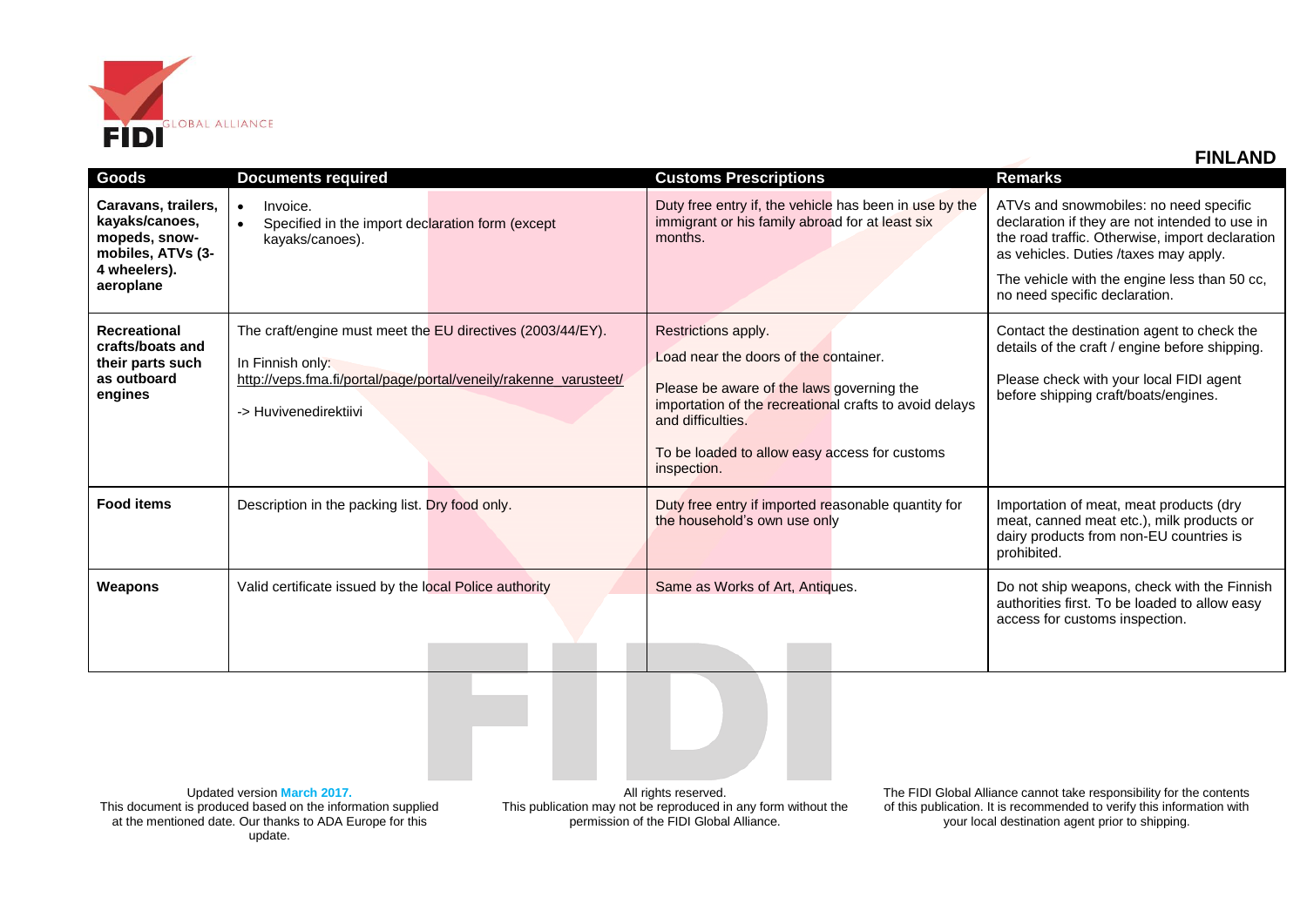

|                                                     |                                                                                                                                         | <b>FINLAND</b>                                                                                                                                                                                                                                                                                                                                                                                                                |                                                                        |
|-----------------------------------------------------|-----------------------------------------------------------------------------------------------------------------------------------------|-------------------------------------------------------------------------------------------------------------------------------------------------------------------------------------------------------------------------------------------------------------------------------------------------------------------------------------------------------------------------------------------------------------------------------|------------------------------------------------------------------------|
| <b>Goods</b>                                        | <b>Documents required</b>                                                                                                               | <b>Customs Prescriptions</b>                                                                                                                                                                                                                                                                                                                                                                                                  | <b>Remarks</b>                                                         |
| <b>Alcoholic</b><br>products,<br>narcotics, tobacco | A detailed inventory for each bottle, type, its volume and the %s.<br>Also mention the approx. cost of purchase.                        | All alcoholic and tobacco are subject to customs<br>duty and VAT.<br>Importation of alcohol by diplomats:<br>Diplomats arriving from outside EU need to<br>present the "French paper" issued by the<br>Foreign Ministry or valid tax form 1330<br>confirmed and signed by the relevant EU-<br>office.<br>Finnish returning diplomats are not exempt<br>from taxes on alcohol and need to declare<br>them in the usual manner. | Narcotics, drugs and incitements requires<br>special permit.           |
| Pirate goods                                        |                                                                                                                                         | Subject to confiscation and fines.                                                                                                                                                                                                                                                                                                                                                                                            | Prohibited.                                                            |
| <b>Plants and</b><br>vegetable<br>products          | Phytosanitary Certificate for non-EU products.                                                                                          |                                                                                                                                                                                                                                                                                                                                                                                                                               |                                                                        |
| <b>Medical products</b>                             | If the medical product is such that it requires doctor's<br>prescription in Finland, the prescription must be available for<br>Customs. |                                                                                                                                                                                                                                                                                                                                                                                                                               |                                                                        |
| <b>Pets</b>                                         | Veterinary Certificate.                                                                                                                 | Animals from rabies free countries may be imported.<br>Importation from other areas requires a veterinary<br>certificate of rabies vaccination. If no certificate is<br>available, the animal must be returned to the<br>country of export.                                                                                                                                                                                   | Please check with your local FIDI agent<br>before shipping any animal. |
|                                                     |                                                                                                                                         |                                                                                                                                                                                                                                                                                                                                                                                                                               |                                                                        |

Updated version **March 2017.** This document is produced based on the information supplied at the mentioned date. Our thanks to ADA Europe for this update.

All rights reserved. This publication may not be reproduced in any form without the permission of the FIDI Global Alliance.